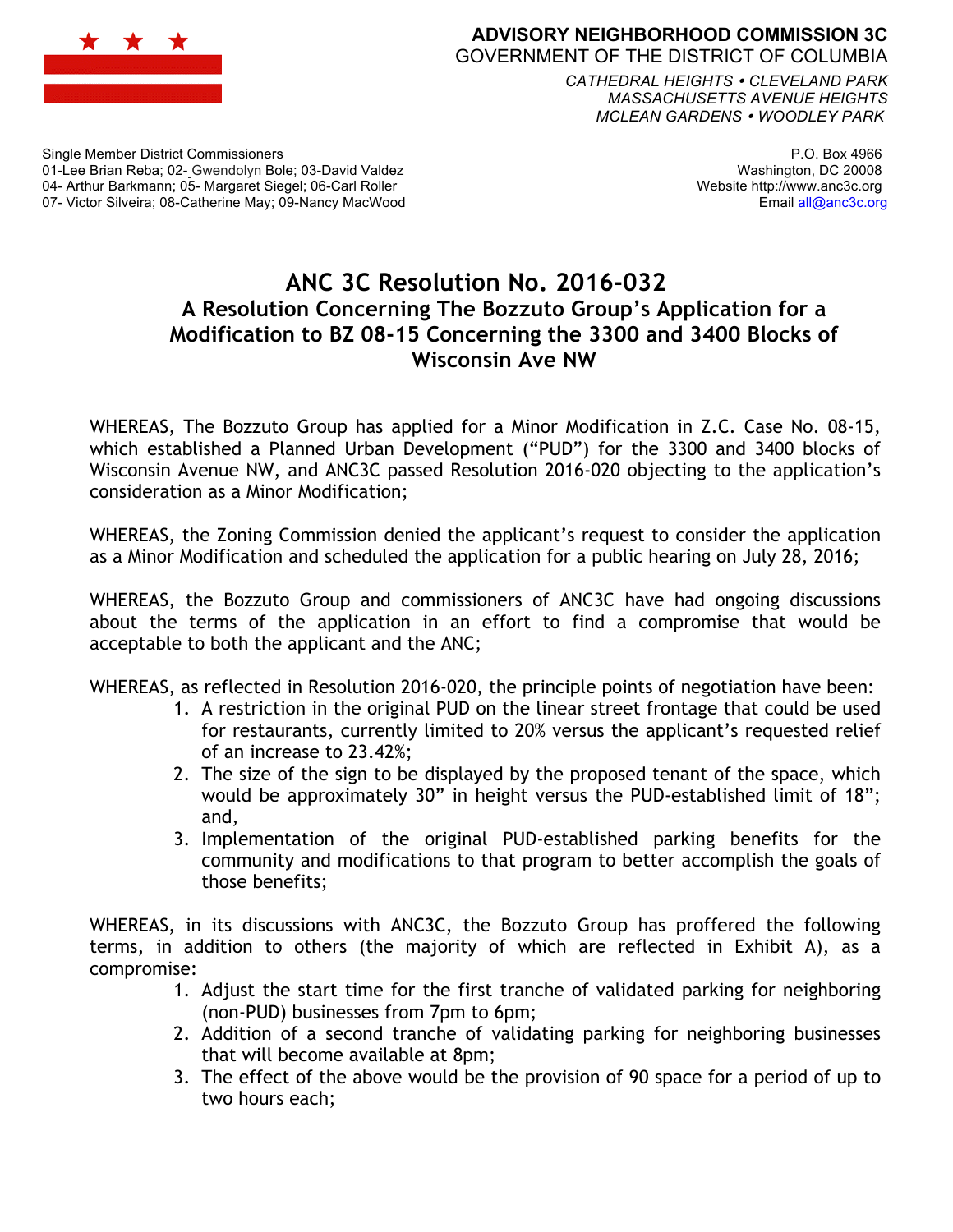- 4. To adjust the terms of the PUD such that any tenant of the subject space would "provide all-day food service, including breakfast";
- 5. To provide a detailed report on usage of the community parking benefits (both for non-PUD businesses and for residents) on an annual basis.
- 6. To provide 20 parking spaces between the hours of 7:00 am and 4:00 pm to the teachers and staff of John Eaton Elementary School for the 2016-2017 and 2017- 2018 school years;

WHEREAS, the commissioners of Single Member Districts 3C06 and 3C07 have received input from residents indicating overwhelming support for a modification that would welcome a breakfast-serving restaurant into the neighborhood;

WHEREAS, the Bozzuto Group has indicated other parties interested in the space have included a cellular phone carrier and a medical supply company, which would provide increased revenue to the Bozzuto Company in the form of rent from those tenants, but its representatives have stated their opinion is a restaurant would be a better fit for the community and better accomplish one the PUD's goals of providing neighborhood-servicing businesses;

WHEREAS, the Bozzuto Group's original application has not yet been modified to incorporate the above-referenced terms;

## THEREFORE, BE IT RESOLVED:

- (1) ANC3C maintains its originally stated objections to the application as it is currently filed;
- (2) ANC3C would withdraw its objections if the application's terms were amended to be consistent with the terms represented in Exhibit A subject to the following modifications:
	- a. Section 5(b)(ii) would read, "The restaurant tenant shall provide breakfast service, seven days a week, starting not later than 7 a.m.";
	- b. Section 5(b)(iv) would read, "The initial restaurant tenant shall be permitted to incorporate signage and storefront design elements as shown on Exhibit 2D of the record in Z.C. Case No. 08-15A, provided that it may have a single sign the height of which, including all elements, shall be limited to 30" in height, any subsequent tenants of the space shall be required to comply with the original 18" restriction, and no other PUD-tenant's signage may exceed the 18" restriction";
	- c. Section 8(d)(i) would read, "The current system of providing free parking within the garage for periods of 30 minutes or less shall remain in effect and will not be diminished";
	- d. An additional Section would be added to provide for twenty (20) parking spaces for the teachers and staff of John Eaton Elementary School for use between the hours of 7:00 am and 4:00 pm for the 2016-2017 and 2017-2018 school years.

FURTHER RESOLVED, the Chair and the commissioner for SMD 3C06, or their designees, are authorized to represent ANC3C in this matter.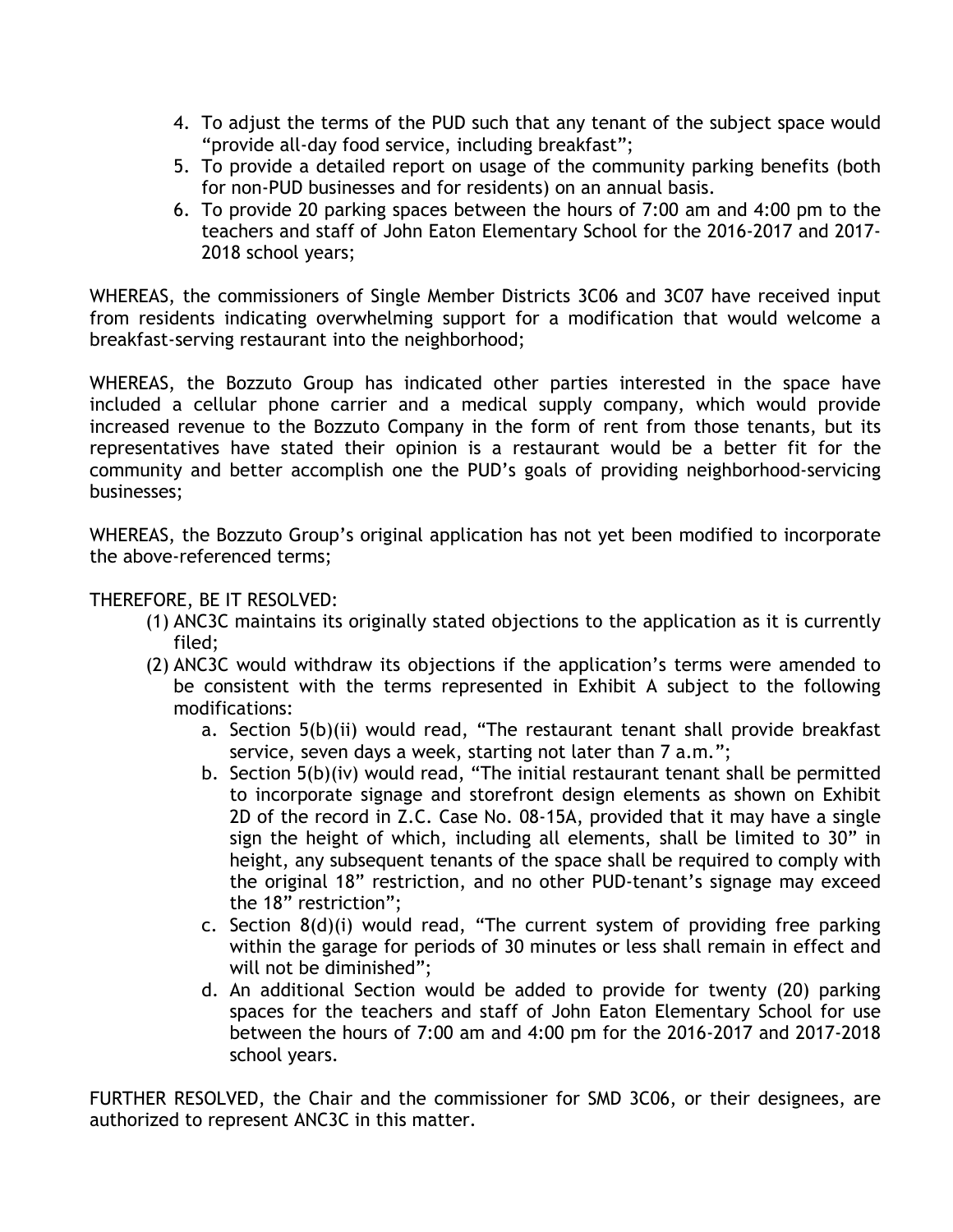**Attested by**

GAL

*Carl Roller* **Chair, on June 20, 2016**

*This resolution was approved by a roll-call vote of 6-0-2 on June 20, 2016 at a scheduled and noticed public meeting of ANC 3C at which a quorum (a minimum of 5 of 9 commissioners) was present.*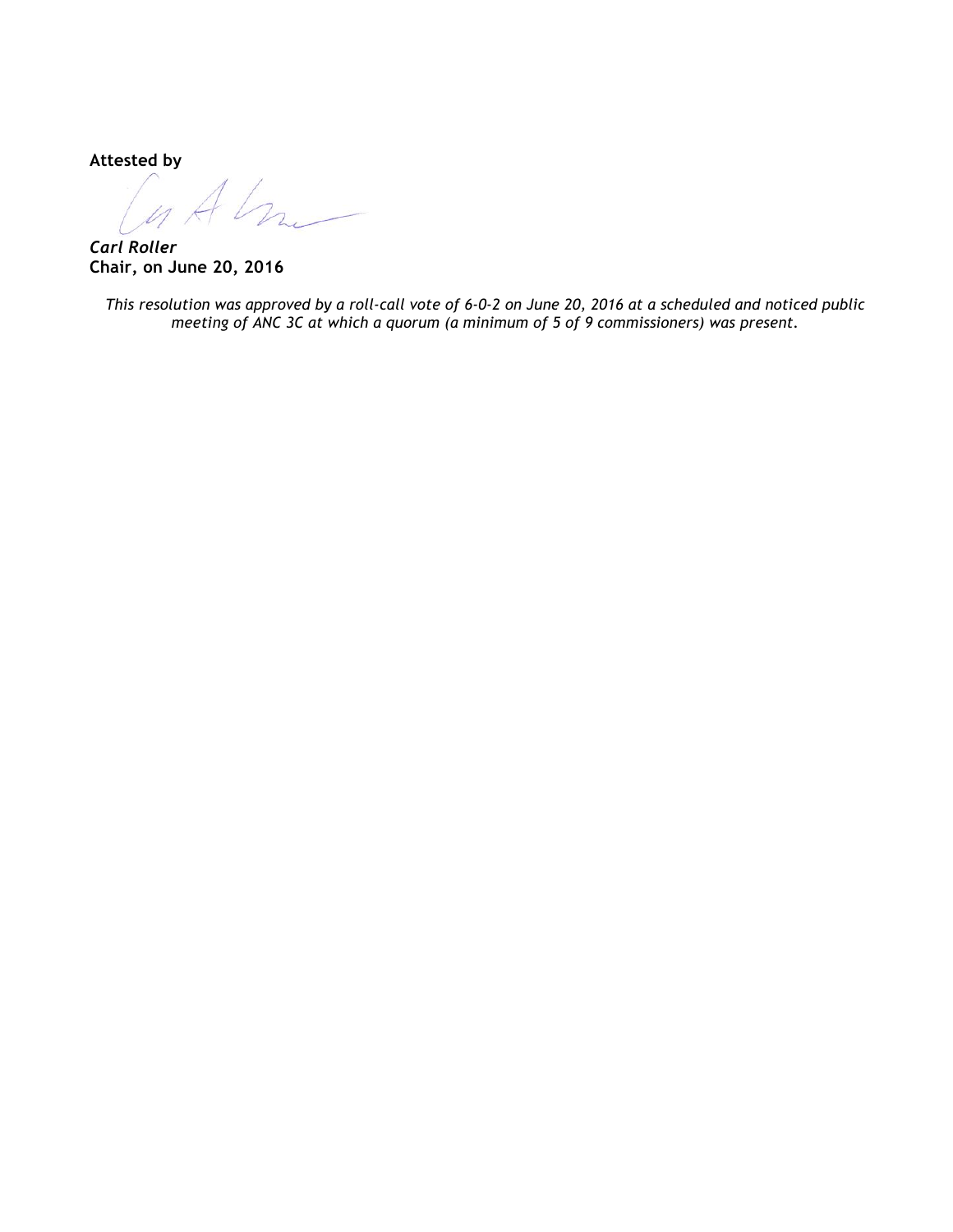### *EXHIBIT A*

#### **CATHEDRAL COMMONS – SILVER MODIFICATION REVISED CONDITIONS OF APPROVAL**

5. The Property shall be used for residential, commercial, and commercial parking uses, as shown on the plans marked as Exhibits 20 and 156 of the record, provided:

b. Restaurants, prepared food shops, and fast food establishments are permitted, but shall occupy no more than 23.42% of the commercial linear street frontage within the PUD Site, provided:

i. Any additional linear frontage above 20% of the commercial linear street frontage within the PUD Site shall only be used to increase the street frontage for a single restaurant tenant along Wisconsin Avenue, as identified on Exhibit 2C of the record in Z.C. Case No. 08-15A;

ii. The restaurant tenant shall provide all-day food service, including breakfast;

iii. The Applicant shall provide a minimum of two-hour parking validation within the Project's South Parcel garage for patrons of the restaurant tenant; and

iv. The restaurant tenant shall be permitted to incorporate signage and storefront design elements as shown on Exhibit 2D of the record in Z.C. Case No. 08-15A, provided that the height of the signage letters shall be limited to 30 inches.

8. The Project shall include commercial parking facilities as shown on the plans referenced above; provided: 

b. The Project shall make available, at no charge, parking spaces in the South Parcel garage as follows: 

i. Parking spaces shall be made available for patrons of neighborhood restaurants and other retail uses that are not part of this PUD ("Neighborhood Retail Patrons") on a firstcome, first-served basis as set forth below; and

ii. At least 30 spaces shall be made available for overnight parking for the surrounding community not part of this PUD from 9:00 p.m. to 8:00 a.m.;

d. Parking spaces for Neighborhood Retail Patrons shall be provided within the commercial parking garage as follows:

i. At least 6 parking spaces shall be striped within the garage for short-term 15 minute parking on the first level near the  $38<sup>th</sup>$  Street exit, and the validation system shall be set such that no charge will be incurred for 15-minute short term parking in such spaces.